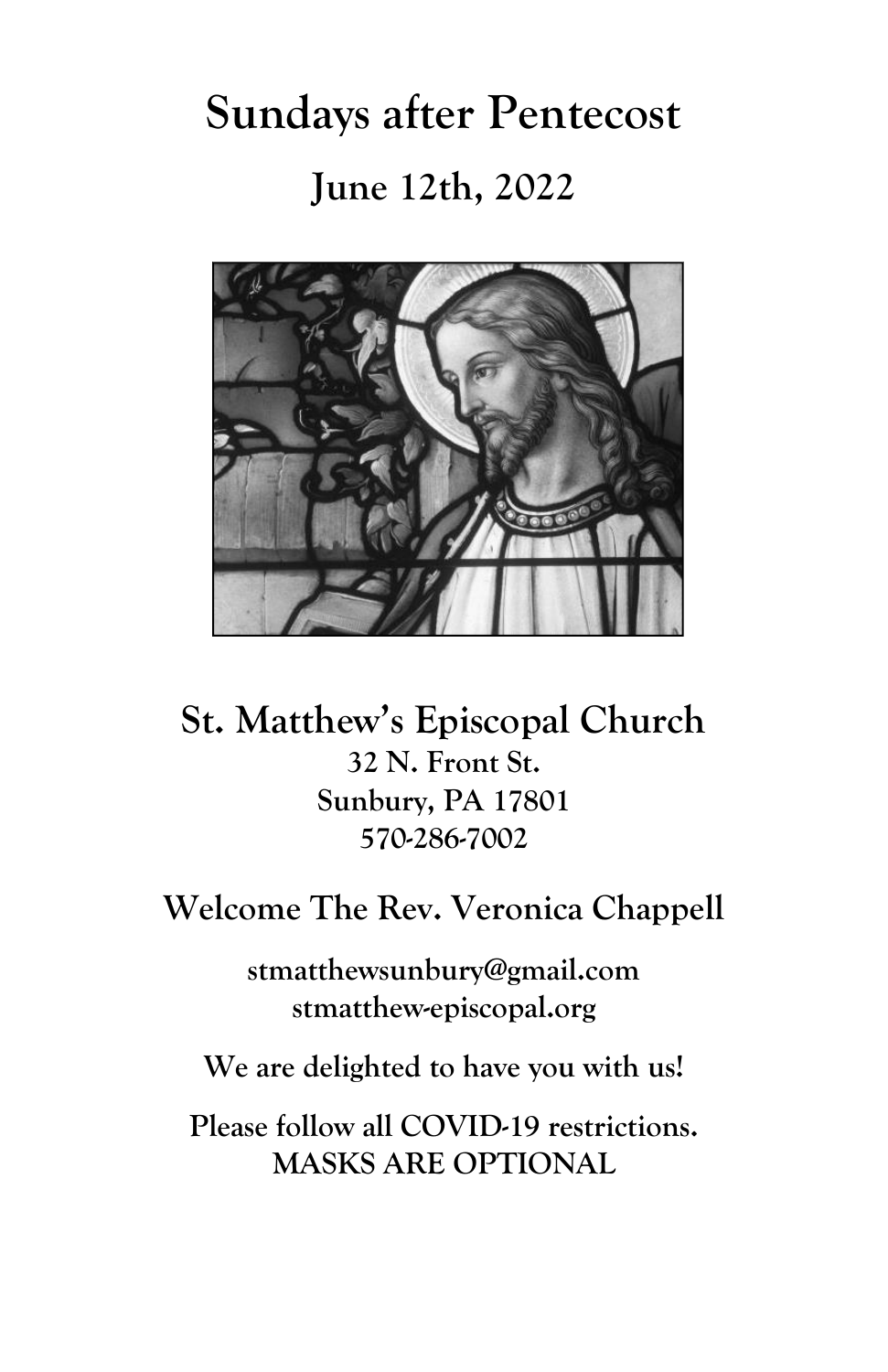# **First Sunday after Pentecost Holy Eucharist Rite II 10:00 am**

| <b>LITURGY OF THE WORD</b>                                                          |                      |                |
|-------------------------------------------------------------------------------------|----------------------|----------------|
| Prelude                                                                             |                      |                |
| Processional                                                                        |                      | 379            |
| <b>Opening Acclamation</b>                                                          |                      | <b>BCP 355</b> |
| Gloria (S-280)                                                                      |                      | <b>BCP 357</b> |
|                                                                                     | The Collect          |                |
|                                                                                     | The Lessons          |                |
| See Insert                                                                          | <b>First Reading</b> |                |
|                                                                                     | The Psalm            |                |
|                                                                                     | Gospel Hymn          | 362            |
|                                                                                     |                      |                |
| The Holy Gospel                                                                     |                      |                |
| The Sermon                                                                          |                      |                |
| Nicene Creed                                                                        |                      | <b>BCP 358</b> |
|                                                                                     |                      |                |
| Prayer for Congregations in Transitions (Listed Below)<br>The Prayers of the People |                      | <b>BCP 385</b> |
| Confession of Sin                                                                   |                      | <b>BCP 360</b> |
| The Peace                                                                           |                      |                |
| Offering Hymn                                                                       |                      | 370            |
| Eucharistic Prayer A                                                                |                      | <b>BCP 361</b> |
| The Sanctus (S-129)                                                                 |                      | <b>BCP 362</b> |
|                                                                                     |                      | <b>BCP 364</b> |
| The Lord's Prayer<br>The Holy Communion                                             |                      |                |
|                                                                                     |                      | 324            |
| Communion Hymn                                                                      |                      | <b>BCP 365</b> |
| Prayer of Thanksgiving<br>Recessional                                               |                      | 423            |
| Blessing                                                                            |                      |                |
| Dismissal from the Rear                                                             |                      |                |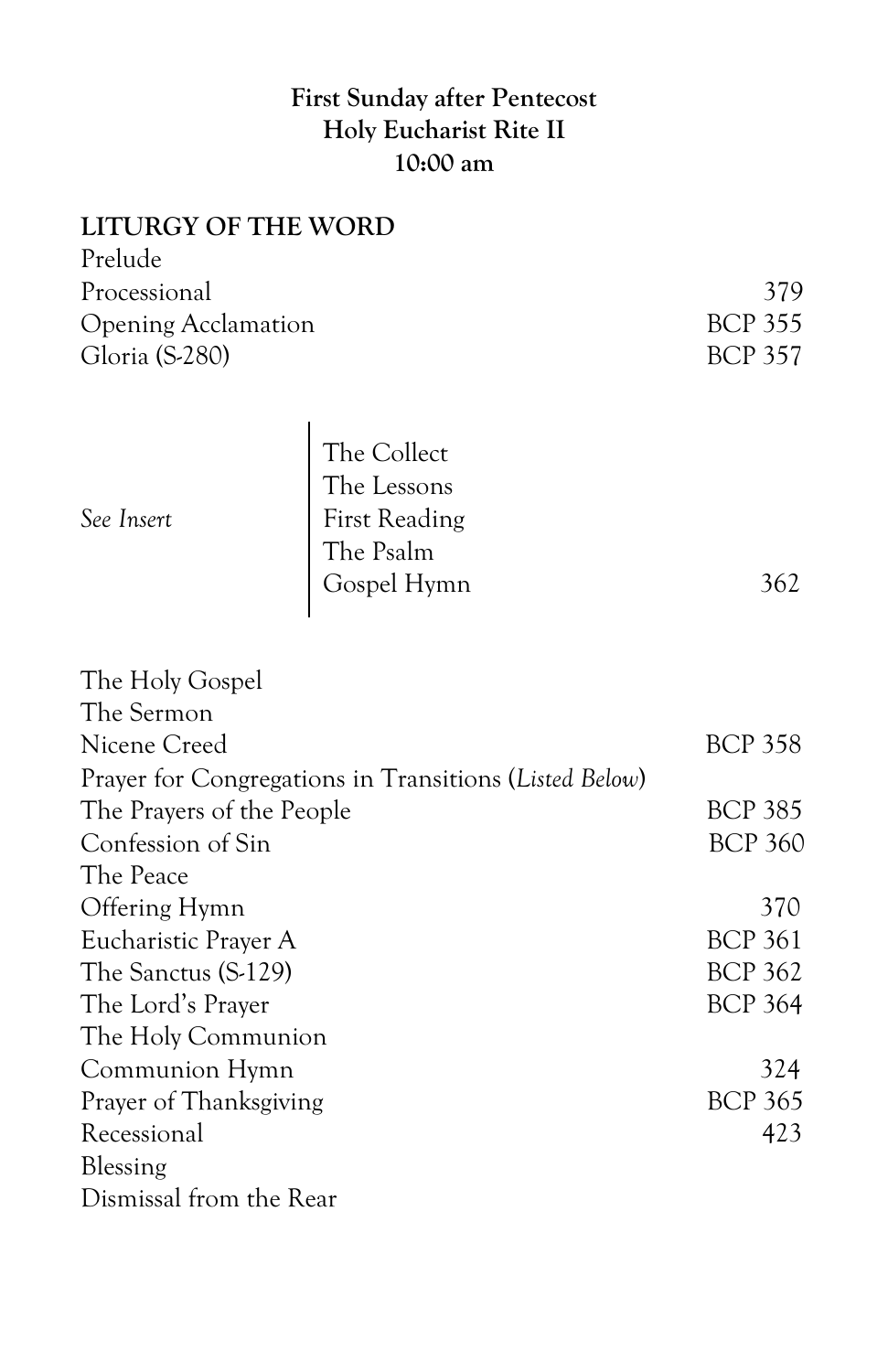# **THE COLLECT**

Almighty and everlasting God, you have given to us your servants grace, by the confession of a true faith, to acknowledge the glory of the eternal Trinity, and in the power of your divine Majesty to worship the Unity: Keep us steadfast in this faith and worship, and bring us at last to see you in your one and eternal glory, O Father; who with the Son and the Holy Spirit live and reign, one God, for ever and ever. *Amen.*

# **THE OLD TESTEMENT**

## **Proverbs 8:1-4, 22-31**

| Does not wisdom call,                             |  |
|---------------------------------------------------|--|
| and does not understanding raise her voice?       |  |
| On the heights, beside the way,                   |  |
| at the crossroads she takes her stand;            |  |
| beside the gates in front of the town,            |  |
| at the entrance of the portals she cries out:     |  |
| "To you, O people, I call,                        |  |
| and my cry is to all that live.                   |  |
| The LORD created me at the beginning of his work, |  |
| the first of his acts of long ago.                |  |
| Ages ago I was set up,                            |  |
| at the first, before the beginning of the earth.  |  |
| When there were no depths I was brought forth,    |  |
| when there were no springs abounding with water.  |  |
| Before the mountains had been shaped,             |  |
| before the hills, I was brought forth-            |  |
| when he had not yet made earth and fields,        |  |
| or the world's first bits of soil.                |  |
| When he established the heavens, I was there,     |  |
| when he drew a circle on the face of the deep,    |  |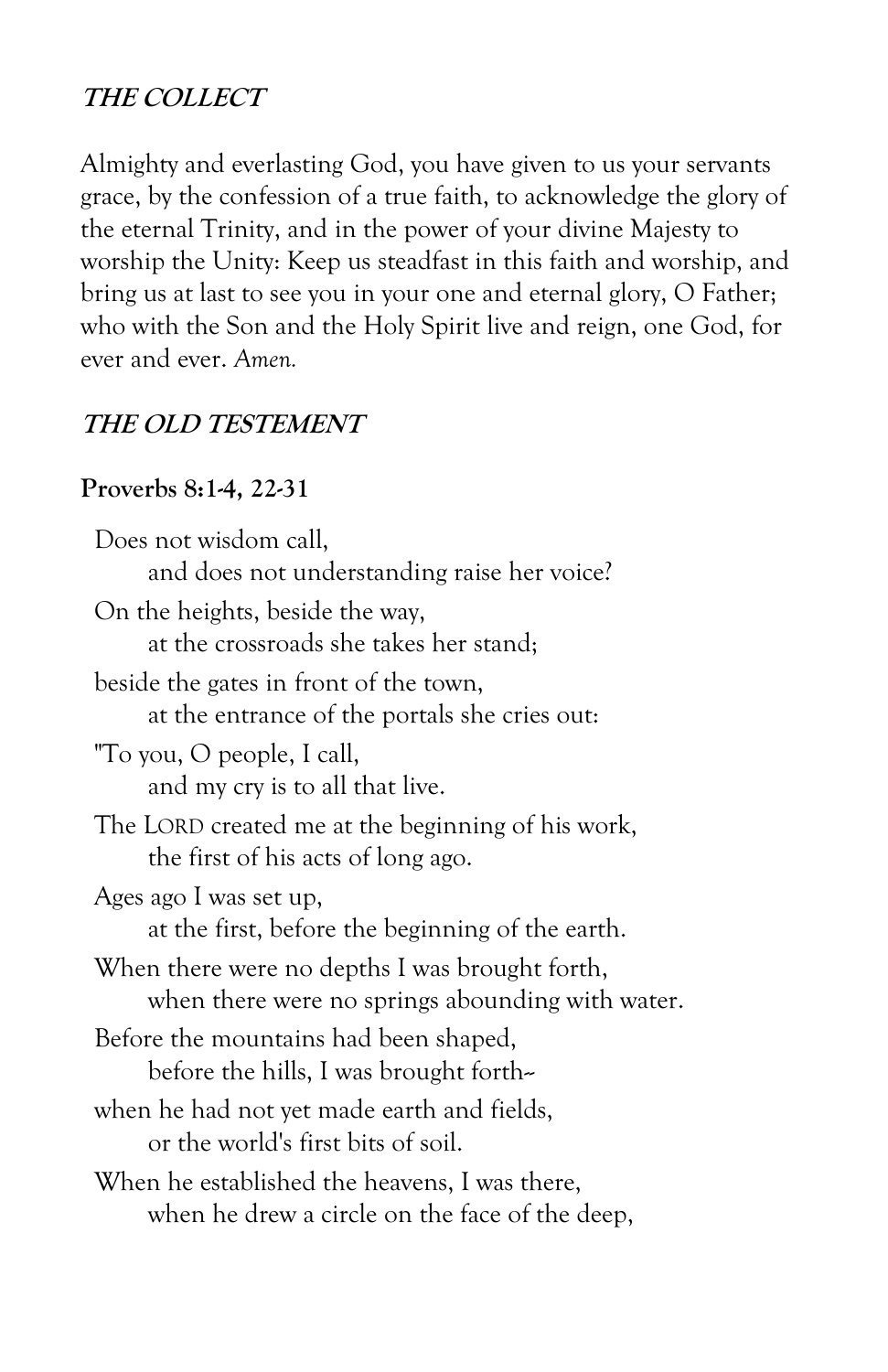when he made firm the skies above, when he established the fountains of the deep, when he assigned to the sea its limit, so that the waters might not transgress his command, when he marked out the foundations of the earth, then I was beside him, like a master worker; and I was daily his delight, rejoicing before him always, rejoicing in his inhabited world and delighting in the human race."

## **THE RESPONSE**

### **Psalm 8**

### **Domine, Dominus noster**

| 1 O LORD our Governor, *                                                                                             |
|----------------------------------------------------------------------------------------------------------------------|
| how exalted is your Name in all the world!                                                                           |
| 2 Out of the mouths of infants and children *                                                                        |
| your majesty is praised above the heavens.                                                                           |
| 3 You have set up a stronghold against your adversaries, *                                                           |
| to quell the enemy and the avenger.                                                                                  |
| 4 When I consider your heavens, the work of your fingers, *<br>the moon and the stars you have set in their courses, |
| 5 What is man that you should be mindful of him? *<br>the son of man that you should seek him out?                   |
| 6 You have made him but little lower than the angels; *<br>you adorn him with glory and honor;                       |
| 7 You give him mastery over the works of your hands; *<br>you put all things under his feet:                         |
| 8 All sheep and oxen, *<br>even the wild beasts of the field,                                                        |
| 9 The birds of the air, the fish of the sea, *<br>and whatsoever walks in the paths of the sea.                      |
|                                                                                                                      |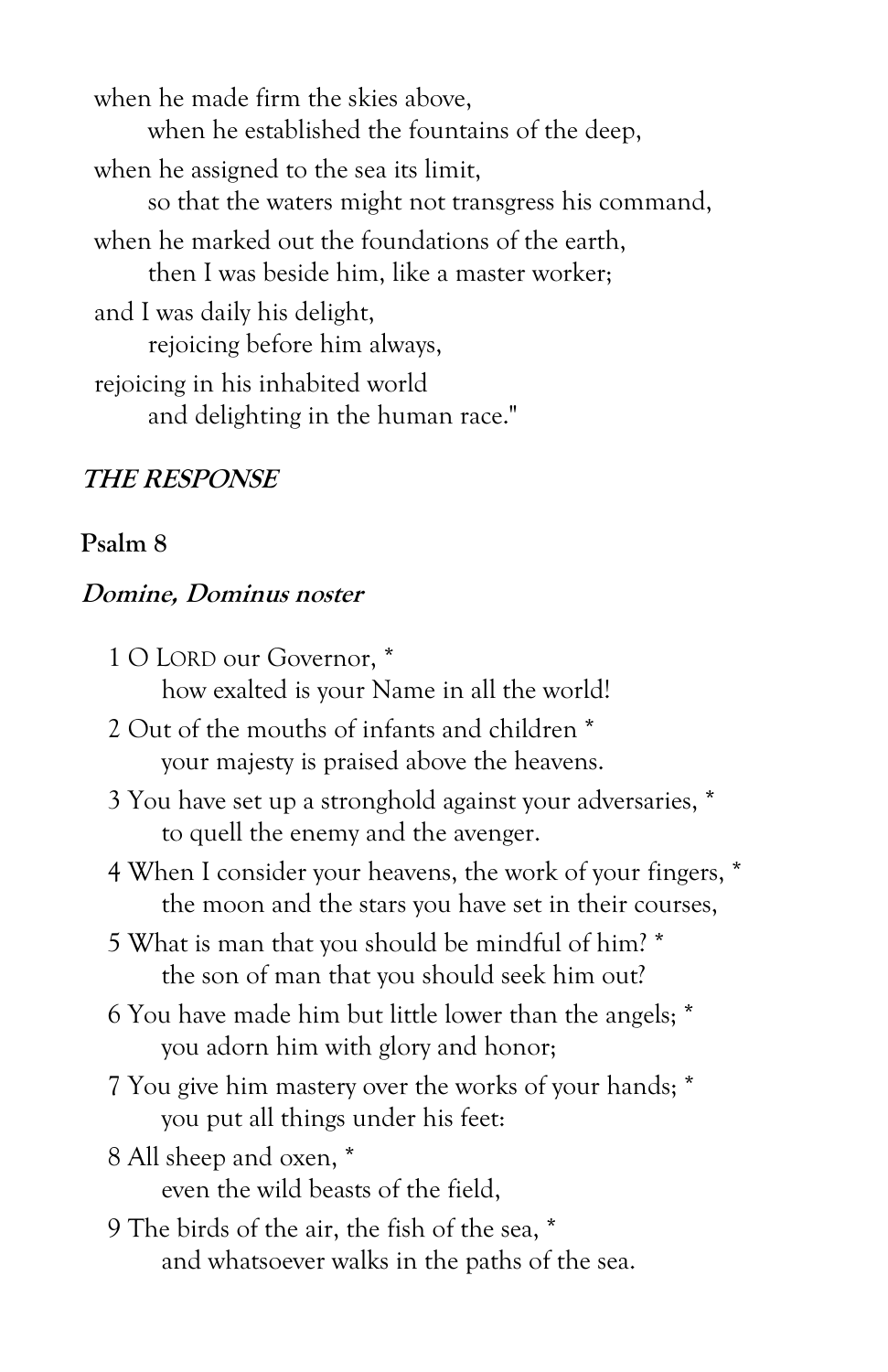10 O LORD our Governor, \*

how exalted is your Name in all the world!

# **THE EPISTLE**

## **Romans 5:1-5**

Since we are justified by faith, we have peace with God through our Lord Jesus Christ, through whom we have obtained access to this grace in which we stand; and we boast in our hope of sharing the glory of God. And not only that, but we also boast in our sufferings, knowing that suffering produces endurance, and endurance produces character, and character produces hope, and hope does not disappoint us, because God's love has been poured into our hearts through the Holy Spirit that has been given to us.

# **THE GOSPEL**

# **John 16:12-15**

Jesus said to the disciples, "I still have many things to say to you, but you cannot bear them now. When the Spirit of truth comes, he will guide you into all the truth; for he will not speak on his own, but will speak whatever he hears, and he will declare to you the things that are to come. He will glorify me, because he will take what is mine and declare it to you. All that the Father has is mine. For this reason I said that he will take what is mine and declare it to you."

# **SUNDAYS after PENTECOST June 12th, 2022**

# **PARISH NOTES**

**COLE ALLEN DIAPER PANTRY:** The next Diaper Pantry will be Saturday, July 2, 2022 from 10:00 - 11:30 a.m. We're in need of volunteers to distribute diapers. Please contact Connie Kistler at kistinpa@ptd.net. Monetary donations are very much welcomed.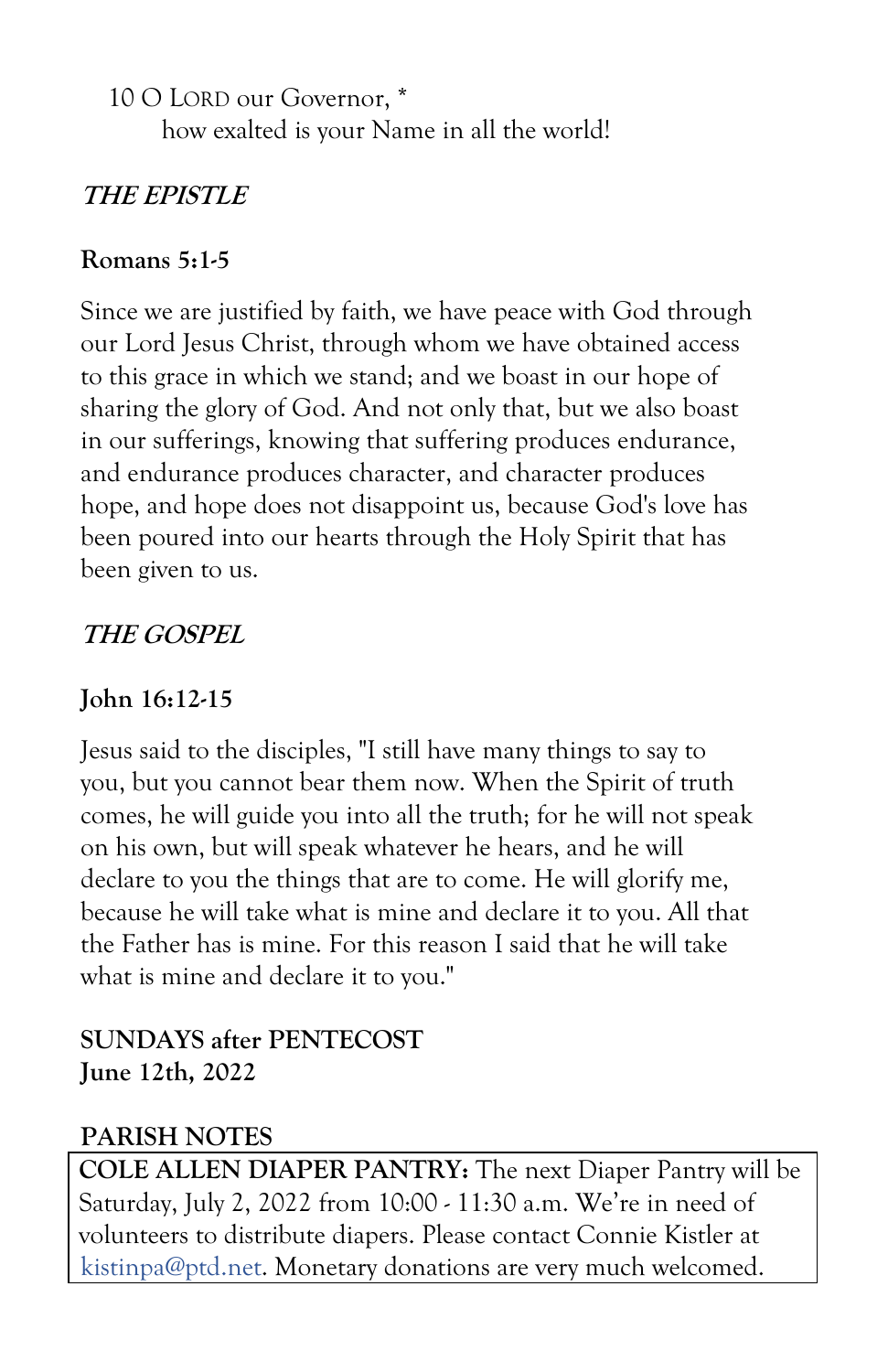**PARISH NOTES (cont.)**

Please give to the Treasurer, Tom Culver, in an envelope labeled Diaper Pantry. **Donations of diaper wipes and pull-ups are appreciated.** We covered 23 baby bottoms in June.

**HIS DISCIPLES FOOD PANTRY:** Is the last Saturday of each month. Please contact Nancy Shipman at 570-286-0430 to volunteer. Donations of canned fruits & vegetables are welcome. The next Food Pantry will be held Saturday, June 25**,** 2022 from 9:00-11:00 a.m. **Any donations are greatly appreciated.**

**CHURCH SERVICE TIME:** Church service time is **10:00 AM**. Masks are now optional.

**OFFICE HOURS**: Office hours are Tuesday and Wednesday, 10AM to 2PM, and Thursday, 10AM to Noon.

**CHILDREN MINISTRY:** Please consider your participation and role in this vital ministry. Here is a link to the Diocese webpage for your review. Children | The Episcopal Church in Central [Pennsylvania \(diocesecpa.org\)](https://diocesecpa.org/children/) Please let Anissa know, 570-898-2275,

if you are interested in working to teach our children & guide them in faith.

**ALTAR SERVERS:** St. Matthew's is looking for altar servers of all ages. Are you being called to the lay ministry of **Eucharistic Minister** (someone who helps with communion from the altar and distributes the chalice), **Crucifer** (someone who carries the cross in procession) or **Lector** (someone who reads the lessons and the "prayers of the people.") We are also looking to train servers of all ages for the ministry of **Thurifer** (someone who dispenses incense with the thurible.) Please contact Anissa DeCaprio-Sanduta if interested.

**VESTRY MEETING:** The monthly Vestry Meeting will be held on June  $15^{\text{th}}$  at 6:00PM in the Parish Hall.

**LAY MINISTRIES:** Anyone interested in participating with any of the Lay Ministries, please contact any Vestry member or speak with Mary Ann Loftus.

**SURVEYS:** The deadline for the surveys has been moved to the end of June. If you have not turned in your survey, please fill it out and do so. This survey will help in acquiring the right Rector for our Church and the needs of our parishners and community.

**FATHER'S DAY BREAKFAST:** A "Father's Day Breakfast" will be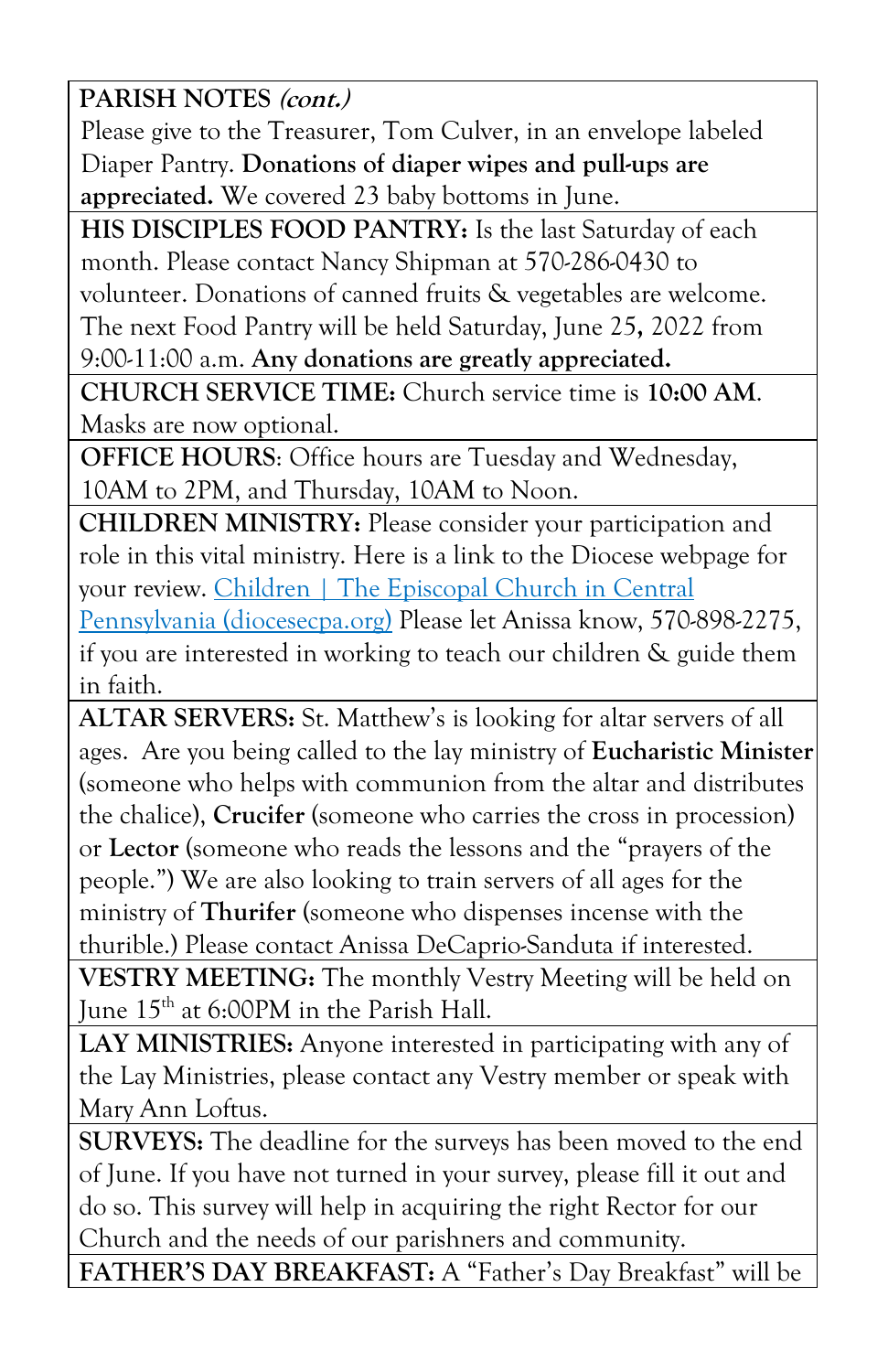**PARISH NOTES (cont.)** held on June 19<sup>th</sup> at 9:00AM.

**WORK PARTY:** A "Work Party" for the Canterbury Room is scheduled for June 17th (Fri. night - Prep work) at 6:00pm and June 18th (Sat. - Painting) at 9:00am. All are welcomed to help!

# **VESTRY MEMBERS**

Fran Zartman (2020-2022, 2022-2024)\* Roy Casey (2021-2023) Cyn Reid (2020-2022, 2022-2024)\* Pam Schlegel (2021-2023) Nathan Blanchard (2021-2023) Anissa DeCapria-Sanduta (2021-2023) Carol Lamparter (2022-2024) Martha Bohner (2022-2024) Lynda Schlegel-Culver (2022-2024)

Senior Warden: Mary Ann Loftus Junior Warden: Roy Casey Clerk of the Vestry: Cynthia Reid Senior Warden Emeritus: Charlie Schlegel

## **DELEGATES TO CONVENTION IN 2022**

Cyn Reid Barb Sauter

(\* indicates that the person must wait one year before running for vestry again in the final year of election)

# **A Guide for Congregations in Transition** The Episcopal Diocese of Central Pennsylvania

*Merciful God, be with us and guide us; open our minds and teach us; open our hearts and surround us with your love that we may feel your presence in all our works. Imbue us with wisdom and awareness of your vision as we*